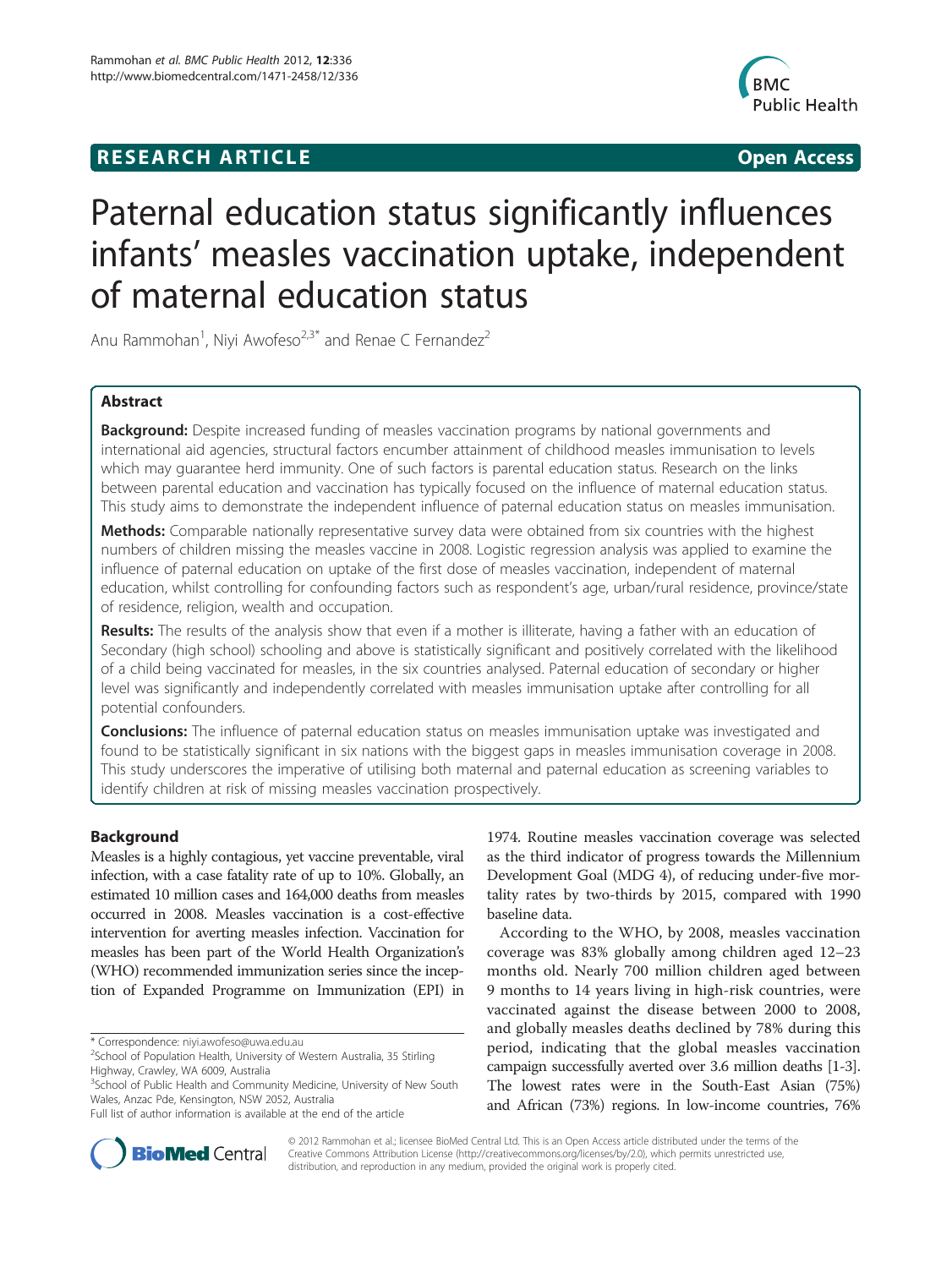of children aged 12–23 months had received measles vaccination [\[3\]](#page-5-0).

However, measles continues to be a major public health problem among children in developing nations, with measles deaths predominantly occurring among children aged below five years. Children living in developing countries with low income and poor health infrastructure are at the highest risk of measles-related morbidity and mortality. Most of the world's measles-related deaths occur in nations with the lowest measles vaccine uptake [[4,5\]](#page-5-0).

In 2008 two-thirds of the 22.7 million children who missed receiving measles vaccine in lived in India, Nigeria, China, Democratic Republic of Congo, Pakistan, Ethiopia and Indonesia [\[4\]](#page-5-0). In India although the measles vaccination uptake increased to 70% in 2008, measles mortality is high, with about 300 children estimated to be dying from measles-related complications every day.

The major factors influencing measles and other childhood vaccinations operate at five different levels; (1) Intra-personal – Individual child's characteristics; (2) Inter-personal – parental and household factors; (3) Community – community characteristics and service delivery factors; (4) Institutional: international coordination of vaccination efforts (5) Public policy – quality, coverage and enforcement of policies [\[6](#page-5-0)]. This study focuses on the interpersonal factors influencing vaccination, Our findings have implications for the other four levels which influence childhood vaccination.

Variables such as maternal education and occupation and household's economic status, have consistently been shown to influence measles vaccination at an interpersonal level in developing countries [[7-9](#page-5-0)]. However, much of this research has focused on the role of maternal education status, despite the patriarchal nature of most nations with low measles vaccination uptake. The few studies on the impact of paternal education on vaccination uptake were largely based on small samples in limited settings. For example, a study based on a 2006 survey of slum children in Bangladesh showed that paternal occupation significantly influenced vaccination uptake, with children with fathers in a business or service occupation being 1.059 times and 1.107 times more likely to vaccinate their children, relative to children whose fathers were labourers [[9\]](#page-5-0). A recent study from Pakistan found that while maternal education status was influential in improving child nutritional outcomes, father's education was a more important factor in one-off type health decisions such as receiving vaccination, in comparison to day-today decisions related to nutrition [\[10](#page-5-0)].

A study based on data from the 1992 Indian National Family and Health Survey found that, in rural areas, children with literate fathers were more likely to be vaccinated, even if the mothers are illiterate [\[11](#page-5-0)]. The positive influence of high paternal education status on measles vaccination

uptake in developed nations was also demonstrated in a state-wide study of 1003 children aged 2 in Ohio, United States [\[12\]](#page-5-0).

This paper analyses the probability of a child being vaccinated against measles, specifically focusing on the influence of paternal education status at different levels of maternal education. The key variable of interest is the likelihood that a child aged under 5 years has been vaccinated for measles.

## Methods

This analysis focused on six countries with the lowest levels of measles vaccination coverage for children in 2008 - Indonesia, India, Pakistan, Nigeria, Democratic Republic of Congo and Ethiopia. For these countries, comparable data was accessed from the Demographic Health Survey (DHS); the 2007 Indonesia Demographic and Health Survey (IDHS), the Indian National Family Health Survey (NFHS) 2005–06, the 2006–07 Pakistan Demographic Health Survey (PDHS), the 2008 Nigeria National Demographic and Health Survey (NDHS), the 2007 Congo Democratic Republic Demographic Health Survey (EDS-RDC) and the 2005 Ethiopia Demographic and Health Survey (EDHS). These datasets are produced by ORC Macro for the Measure DHS (Demographic and Health Surveys) Project, which is funded by the US Agency for International Development (USAID). Measure DHS distributes survey data files at no charge for legitimate academic research.

The Demographic and Health Survey was considered the best available gold standard for comparison of immunisation data. Investigations of the quality of DHS methodologies concluded that it is nationally representative and relatively free of systematic bias [[13](#page-5-0)].

Table [1](#page-2-0) describes the variables used in the analysis. maternal and paternal education were included as categorical variables indicating the highest level of education attained by the child's mother and father, that is, no education (reference category), primary, secondary or higher education.

Maternal and paternal occupation variables were included to further investigate differences in immunisation coverage across socio-economic groups. Occupation variables were defined as 'not working' (reference category), 'agricultural self-employed', 'manual labour' and 'professional/clerical/ services'. Household economic status is measured using the DHS wealth index quintiles, ranging from poorest (reference category) to richest.

Logistic regression analysis was used to explore the likelihood of a child under five years of age being vaccinated for measles, separately for each country. The study focused on the role of paternal education within each level of maternal education, while simultaneously quantifying the effects of multiple characteristics. The analysis controlled for respondent's age, urban or rural residence,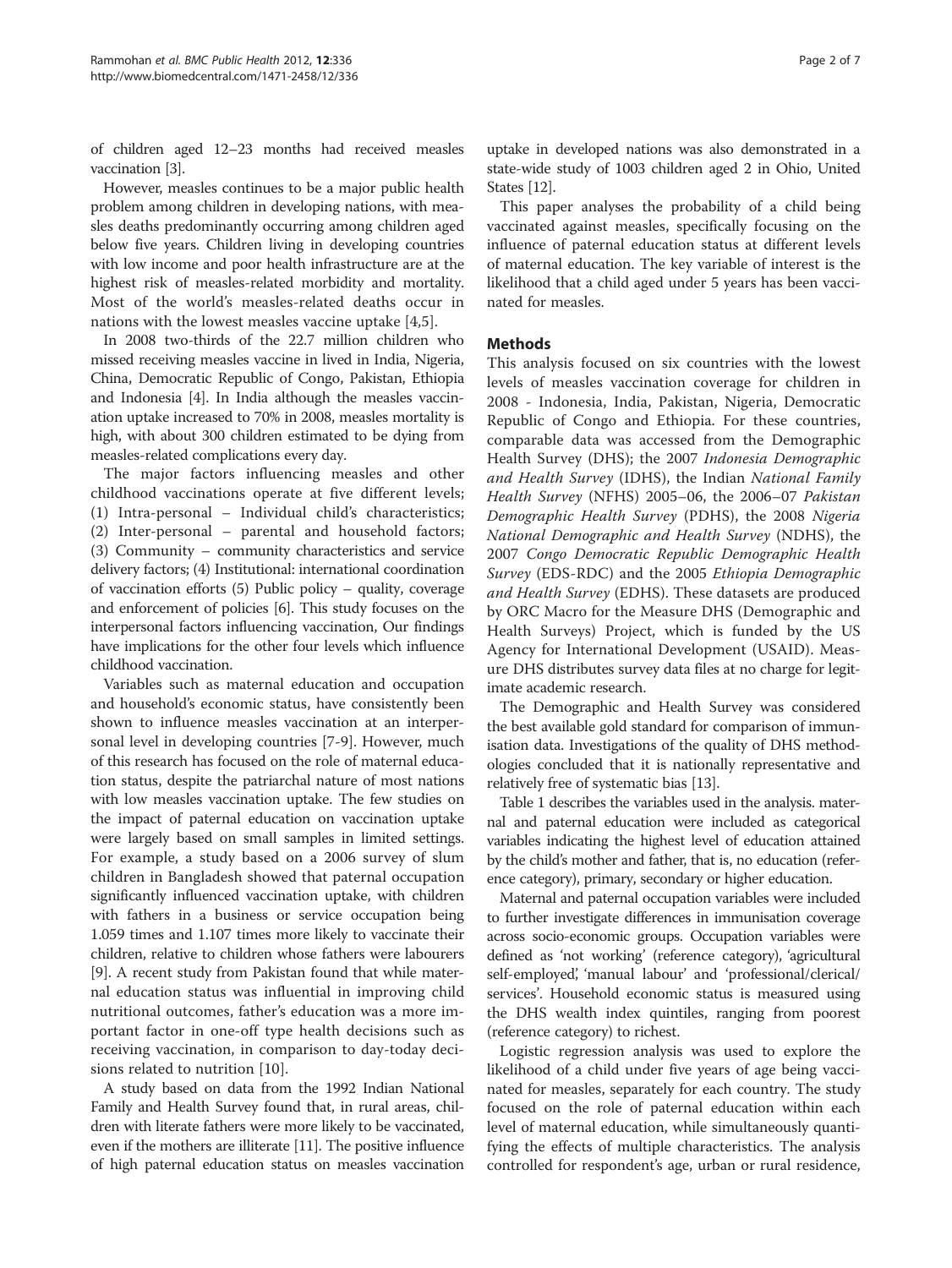|                                               | India         | Nigeria | Congo | Ethiopia | Pakistan | Indonesia |
|-----------------------------------------------|---------------|---------|-------|----------|----------|-----------|
| <b>Variable</b>                               | $\frac{0}{0}$ | $\%$    | $\%$  | $\%$     | $\%$     | $\%$      |
| Child received measles vaccination            | 0.55          | 0.37    | 0.58  | 0.28     | 0.52     | 0.73      |
| Child's sex- male                             | 0.52          | 0.51    | 0.49  | 0.50     | 0.52     | 0.52      |
| Father's education- none                      | 0.23          | 0.40    | 0.10  | 0.59     | 0.37     | 0.03      |
| Father's education- primary school            | 0.15          | 0.22    | 0.26  | 0.27     | 0.16     | 0.40      |
| Father's education- above Secondary schooling | 0.62          | 0.38    | 0.64  | 0.14     | 0.47     | 0.57      |
| Mother's education-No education               | 0.39          | 0.50    | 0.24  | 0.38     | 0.67     | 0.04      |
| Mother's education- Primary school            | 0.14          | 0.23    | 0.42  | 0.36     | 0.14     | 0.40      |
| Mother's education: above Secondary schooling | 0.46          | 0.27    | 0.34  | 0.26     | 0.19     | 0.56      |
| Mother's occupation: agriculture              | 0.21          | 0.20    | 0.51  | 0.16     | 0.11     | 0.22      |
| Mother's occupation : unskilled               |               | 0.001   | 0.02  | 0.01     | 0.03     | 0.40      |
| Mother's occupation: skilled                  | 0.13          | 0.49    | 0.23  | 0.11     | 0.14     | 0.29      |
| Mother not working                            | 0.66          | 0.31    | 0.24  | 0.72     | 0.72     | 0.49      |
| urban                                         | 0.39          | 0.45    | 0.40  | 0.13     | 0.35     | 0.38      |
| Wealth quintile- poorest                      | 0.17          | 0.26    | 0.22  | 0.25     | 0.23     | 0.30      |
| Wealth quintile- poorer                       | 0.18          | 0.23    | 0.21  | 0.19     | 0.21     | 0.20      |
| Wealth quintile- middle                       | 0.21          | 0.19    | 0.19  | 0.19     | 0.20     | 0.17      |
| Wealth quintile- Rich                         | 0.22          | 0.17    | 0.21  | 0.17     | 0.19     | 0.17      |
| Wealth quintile- Richest                      | 0.22          | 0.15    | 0.17  | 0.20     | 0.17     | 0.16      |
| Sample size                                   | 45462         | 22344   | 7431  | 8261     | 8268     | 15065     |

<span id="page-2-0"></span>Table 1 Variable definitions and sociodemographic characteristics of the sample

province/state of residence, religion, wealth quintile and partner's occupation.

#### Results

The pattern of measles vaccination coverage was examined descriptively for increasing levels of paternal education, within each level of maternal education (Table [2\)](#page-3-0).

In India when both parents had no education, the proportion of children who were vaccinated for measles was 33.9%, and this increased to 43.9% even when the mother had no education, but the father had Secondary schooling and above. Similarly, for Indonesia when both parents had primary schooling, 55.1% of children were vaccinated, increasing to 75.6% when the mother had primary schooling, but father's education was Secondary schooling and above. For Nigeria, when both parents had no education, 15.8% of children were vaccinated, and this figure nearly doubled when the father had secondary schooling, but the mother had no education.

In Table [2](#page-3-0) the significance of differences in measles vaccination coverage between paternal education categories is tested, while controlling for maternal education level.

A striking finding was that, in all six countries studied, the proportion of children who were vaccinated for measles increased as father's education increased, regardless of mother's education levels. When both parents had no education, children were significantly less likely to be immunised against measles (p-value  $< 0.05$ ).

The most conclusive results were under the following two scenarios. First, when maternal education is primary or secondary schooling, the proportion of children receiving measles immunisation was significantly higher when paternal education is secondary or higher (p-value  $< 0.05$ ). Second, when maternal education was primary and paternal education is no education or primary, the proportion of children not receiving measles vaccination was significantly higher (p-value  $< 0.05$ ). This was also seen when maternal education level was secondary and paternal education as primary (p-value  $< 0.05$ ). These findings confirm paternal education status as an independent correlate of measles immunisation coverage.

To investigate the combined influence of these factors, the change in measles vaccination coverage with increasing paternal education within a particular maternal education level was analysed. The correlation between maternal and paternal education levels and measles vaccination was established in the logistic regression analysis. Table [3](#page-4-0) presents the results of a logistic regression analysis. These results show the estimated likelihood of the child being vaccinated for measles separately for each country and for disaggregated samples for different levels of maternal education. Specifically, we estimated a series of logistic regression models for each of our six countries, separately for the full sample; sample where the mothers had no schooling; sample where the mothers had only primary schooling; and sample where the mothers had secondary and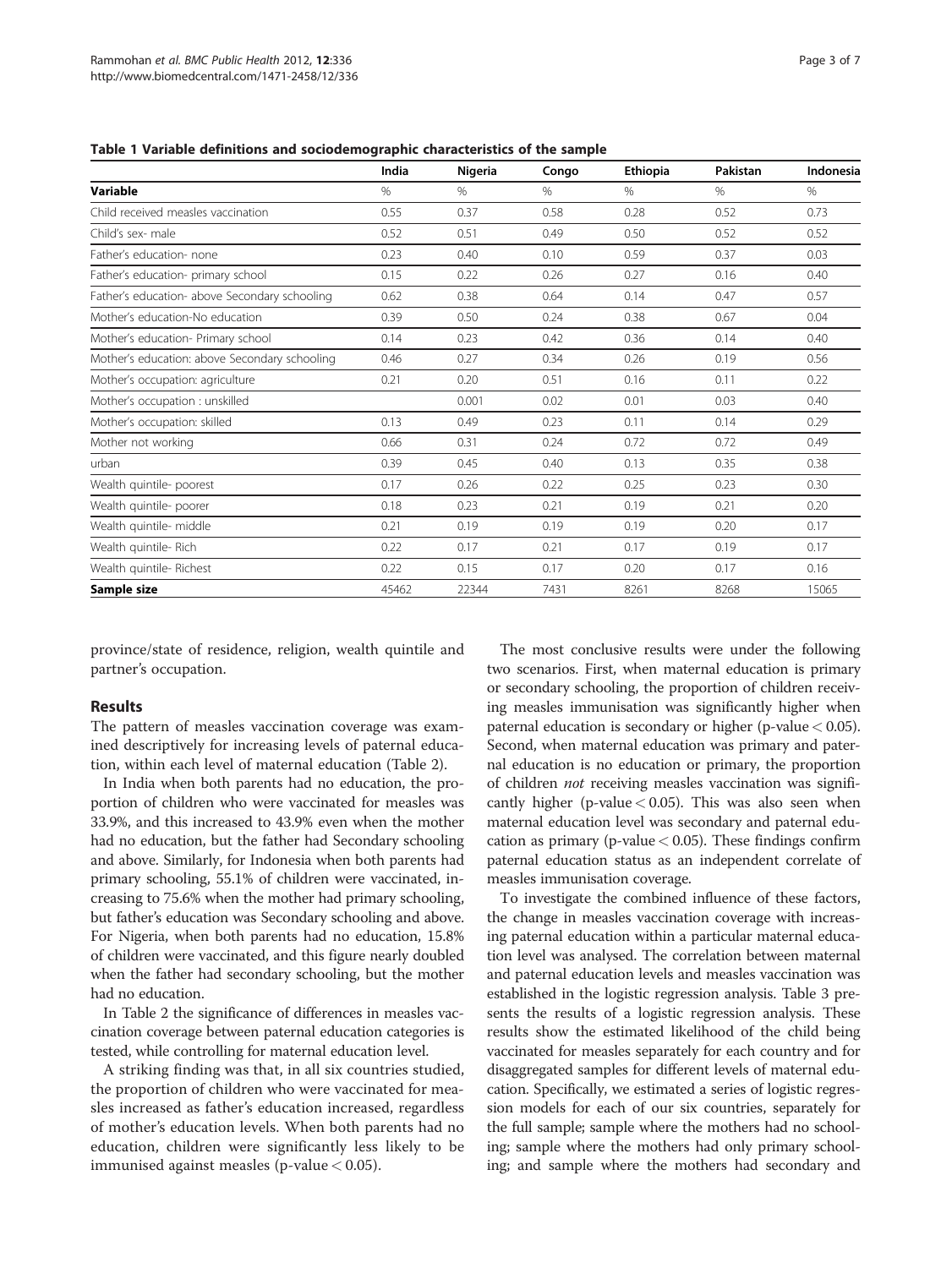| <b>Parental education levels</b>           | <b>Measles vaccination</b>   |            |            |            |                       |            |            |             |            |            |            |            |            |
|--------------------------------------------|------------------------------|------------|------------|------------|-----------------------|------------|------------|-------------|------------|------------|------------|------------|------------|
| <b>Maternal highest</b><br>education level | Partner's education<br>level | India      |            | Nigeria    |                       | Pakistan   |            | Ethiopia    |            | Congo      |            | Indonesia  |            |
|                                            |                              | No         | Yes        | No         | Yes                   | No         | Yes        | No          | Yes        | No         | Yes        | No         | Yes        |
| <b>No Education</b>                        | <b>No Education</b>          | 5,69       | 2884       | 6.70       | 1,29                  | 1660       | 1092       | 3820        | 1023       | 302        | 214        | 154        | 89         |
|                                            |                              | $(66.1\%)$ | $(33.9\%)$ | $(84.2\%)$ | $(15.8\%)$            | $(60.3\%)$ | (39.7%)    | $(78.9\%)$  | $(21.1\%)$ | (58.5%)    | (41.5%)    | $(63.4\%)$ | $(36.6\%)$ |
|                                            | Primary***                   | 1,95       | 1.38       | 1.27       | 410                   | 539        | 449        | 1176        | 411        | 376        | 333        | 176        | 138        |
|                                            |                              | (58.7%)    | $(41.3\%)$ | $(75.6\%)$ | (24.4%)               | $(54.6\%)$ | $(45.5\%)$ | $(74.1\%)$  | (25.9%)    | $(53.0\%)$ | $(47.0\%)$ | $(56.1\%)$ | $(43.9\%)$ |
|                                            | <b>Secondary or Higher</b>   | 3,38       | 2,64       | 1,01       | 440                   | 912        | 954        | 238         | 147        | 299        | 263        | 46         | 48         |
|                                            |                              | $(56.1\%)$ | $(43.9\%)$ | $(69.8\%)$ | $(30.2\%)$            | $(48.9\%)$ | $(51.1\%)$ | $(61.8\%)$  | (38.2%)    | $(53.2\%)$ | $(46.8\%)$ | $(48.9\%)$ | 51.1%      |
| Primary                                    | <b>No Education</b>          | 619        | 591        | 568        | 246                   | 108        | 119        | 248         | 117        | 88         | 118        | 112        | 119        |
|                                            |                              | (51.2%)    | $(48.8\%)$ | $(69.8\%)$ | $(30.2\%)$            | $(47.6\%)$ | (52.4%)    | $(68.0\%)$  | $(32.1\%)$ | (42.7%)    | (57.3%)    | 48.5%      | 51.5%      |
|                                            | Primary                      | (48.7)     | (51.3)     | (53.7)     | (46.4)                | (45.3)     | (54.7)     | (66.3)      | (33.7)     | (49.1)     | (50.9)     | 37.7       | 62.3       |
|                                            |                              | $%$ )      | $%$ )      | $%$ )      | %                     | %          | $%$ )      | $%$ )       | $%$ )      | %          | %          | $\%$       | %          |
|                                            | <b>Secondary or Higher</b>   | 1,59       | 2,02       | 1,10       | 1,03                  | 259        | 428        | 220         | 180        | 820        | 1,03       | 593        | 1496       |
|                                            |                              | $(44.1\%)$ | $(55.9\%)$ | $(51.6\%)$ | $(48.4\%)$            | (37.7%)    | $(62.3\%)$ | $(55.0\%)$  | $(45.0\%)$ | $(44.2\%)$ | $(55.8\%)$ | $(28.4\%)$ | $(71.6\%)$ |
| Secondary or Higher No Education           |                              | 428        | 514        | 114        | 77                    | 30         | 69         | 10          | 13         | 16         | 22         | 11         | 27         |
|                                            |                              | $(37.4\%)$ | $(54.6\%)$ | (59.7%)    | $(40.3\%)$            | $(30.3\%)$ | (69.7%)    | $(43.48\%)$ | (56.52%)   | $(42.1\%)$ | (57.9%)    | $(28.9\%)$ | $(71.1\%)$ |
|                                            | Primary                      | 584        | 979        | 392        | 606                   | 55         | 81         | 38          | 64         | 48         | 98         | 378        | 1019       |
|                                            |                              | $(37.4\%)$ | $(62.6\%)$ | $(39.3\%)$ | (60.7%)               | $(40.4\%)$ | $(59.6\%)$ | (37.25%)    | (62.75%)   | $(32.9\%)$ | $(67.1\%)$ | $(27.1\%)$ | (72.9%)    |
|                                            | Secondary or Higher          | 5,56       | 13,0       | 1,82       | 3,11                  | 380        | 1016       | 180         | 346        | 688        | 1,64       | 1358       | 6897       |
|                                            |                              | $(30.0\%)$ | $(70.1\%)$ |            | $(36.9\%)$ $(63.1\%)$ | (27.2%)    | $(72.8\%)$ | $(34.22\%)$ | (65.78%)   | (29.5%)    | $(70.6\%)$ | $(16.5\%)$ | $(83.5\%)$ |

<span id="page-3-0"></span>Table 2 Measles vaccination coverage by paternal education, within maternal education groups

Note: Within levels of maternal education, differences in measles vaccination coverage by paternal education level are significantly different at the \*\*1% level.

higher levels of schooling. Variables including household wealth, rural/urban residence, dummy variables for province of residence, occupations of mother and father and child's religion were included in all regressions.

Table [3](#page-4-0), summarises the coefficients for paternal education within different levels of maternal education. The coefficients presented in Table [3](#page-4-0) are for the influence of father's education

After controlling for the influence of all other potentially confounding variables, when considered separately, a significant finding of this study is the robust statistically significant finding of the important role of father's education in influencing the likelihood of a child's measles vaccination. For the six countries analysed in the sample, there is a large, statistically significant, and positive correlation between measles vaccination and father having secondary or higher levels of education, within each level of maternal education. It is noteworthy, that holding all other factors constant in all the six countries, even when the mother has no education, having a father with secondary schooling or higher levels of education is significantly and positively correlated with a higher likelihood of the child being vaccinated for measles (p-value  $<$  0.01).

# **Discussion**

In this study we investigated the role of paternal education in determining the likelihood that children receive measles vaccination in six countries with the lowest

rates of vaccination coverage. The likelihood that a child received measles vaccination increased with increasing levels of paternal education. This result was shown to be independent of maternal education levels. The positive correlation between paternal education levels and measles vaccination remained significant after controlling for a number of possible confounders.

The results of the current study comply with previous studies investigating factors associated with childhood vaccination coverage in both developing and developed countries. A study conducted in Istanbul found that the rate of non-vaccination was 2.3 times higher among children whose fathers had less than secondary education compared to those whose fathers had attained secondary education or higher [\[14\]](#page-5-0). Marks et al. investigated vaccination in the United States, finding that paternal education was a significant predictor of childhood vaccination coverage. This result was found to be independent of maternal education levels [[12](#page-5-0)]. Breierova and Duflo showed that paternal and maternal education levels were equally important determinants of child mortality, and that this may reflect "assortative matching", i.e., maternal and paternal education levels are correlated because more educated people are likely to choose more educated spouses [[15\]](#page-5-0). Ours is the first nationally representative study to explore the impact on paternal education status on measles vaccination update in nations with the highest numbers of missed measles vaccinations.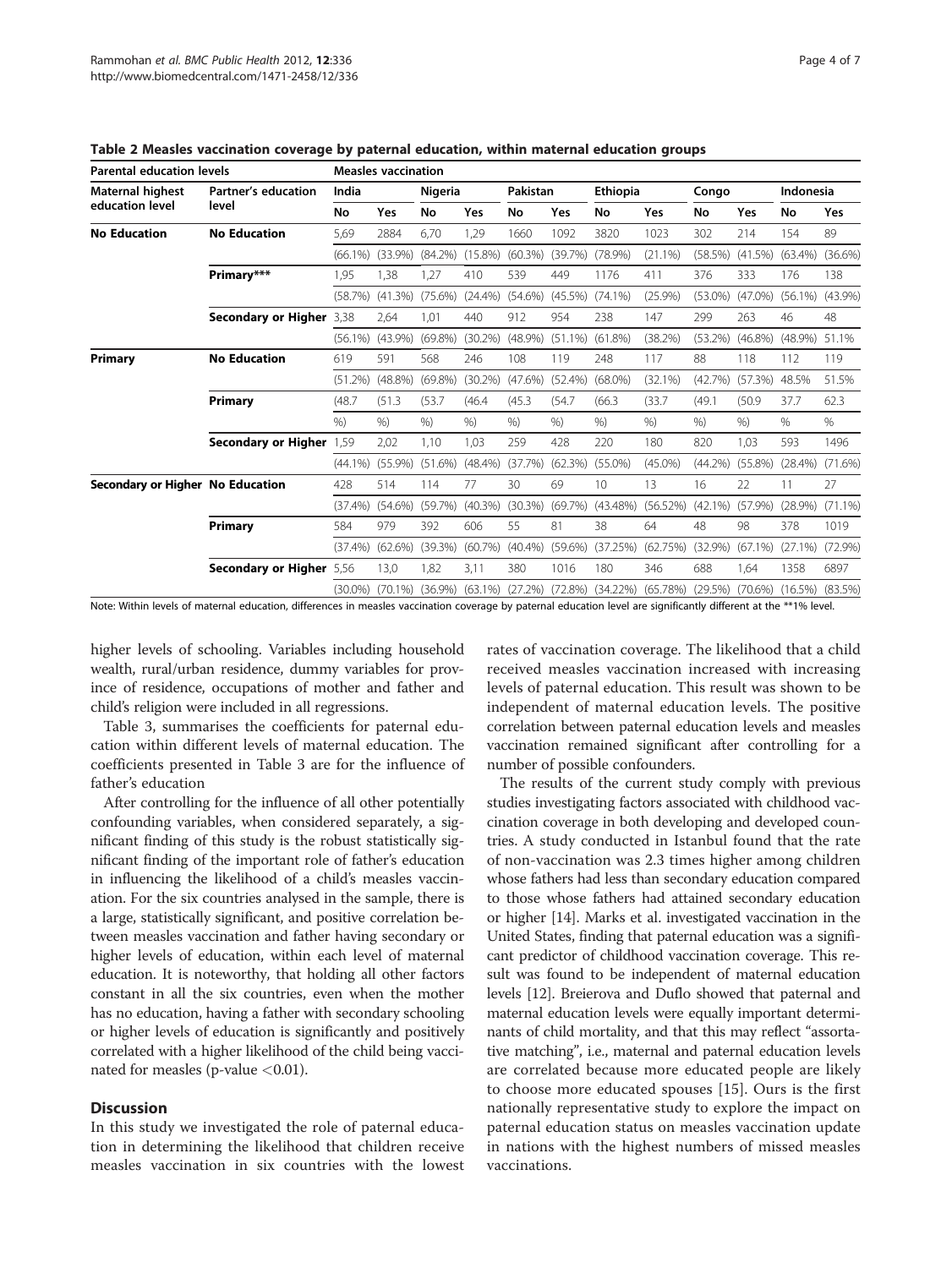<span id="page-4-0"></span>

|                                        | Full sample          | Mother has<br>no education | Mother has<br>primary education | Mother has secondary<br>or higher education |
|----------------------------------------|----------------------|----------------------------|---------------------------------|---------------------------------------------|
| Father with primary education          |                      |                            |                                 |                                             |
| Congo                                  | $0.238*(0.127)$      | $0.408***$ (0.156)         | $-0.099(0.201)$                 | 0.465(0.533)                                |
|                                        | $N = 7431$           | $N = 1780$                 | $N = 3139$                      | $N = 2514$                                  |
| Ethiopia                               | 0.133(0.087)         | 0.160(0.098)               | $-0.132(0.205)$                 | 0.567(0.660)                                |
|                                        | $N = 8261$           | $N = 6395$                 | $N = 1267$                      | $N = 585$                                   |
| Nigeria                                | $0.380***$ (0.076)   | $0.272***$ (0.104)         | $0.375***(0.121)$               | $0.751***$ (0.247)                          |
|                                        | $N = 22344$          | $N = 11147$                | $N = 5072$                      | $N = 6125$                                  |
| India                                  | $0.194***$ (0.047)   | $0.198***$ (0.056)         | 0.039(0.106)                    | $0.303***$ (0.127)                          |
|                                        | $N = 45462$          | $N = 17871$                | $N = 21077$                     | $N = 6514$                                  |
| Pakistan                               | 0.1384(0.096)        | $0.1908*$ (0.104)          | 0.3198 (0.269)                  | $-0.9583**$ (0.477)                         |
|                                        | $N = 8268$           | $N = 5514$                 | $N = 1149$                      | $N = 1605$                                  |
| Indonesia                              | $0.231***$ (0.112)   | 0.191(0.209)               | $0.321***$ (0.154)              | $-0.014(0.403)$                             |
|                                        | $N = 14264$          | $N = 622$                  | $N = 5693$                      | $N = 7949$                                  |
| Father with second or higher education |                      |                            |                                 |                                             |
| Congo                                  | $0.251*$ (0.132)     | $0.396**$ (0.185)          | $-0.095(0.210)$                 | 0.526(0.475)                                |
| Ethiopia                               | $0.433***$ $(0.130)$ | $0.594***$ (0.167)         | 0.150(0.248)                    | 0.351(0.652)                                |
| Nigeria                                | $0.472***$ (0.076)   | $0.441***$ (0.101)         | $0.473***(0.120)$               | $0.807***$ (0.236)                          |
| India                                  | $0.324***$ (0.042)   | $0.334***(0.050)$          | $0.189*(0.100)$                 | $0.400***$ (0.111)                          |
| Pakistan                               | $0.446***$ (0.083)   | $0.393***$ (0.091)         | $0.6756***(0.220)$              | 0.0180(0.391)                               |
| Indonesia                              | $0.550***(0.117)$    | $0.494*(0.288)$            | $0.670***$ (0.161)              | 0.255(0.400)                                |

Notes: Table displays coefficients and robust standard errors in parentheses. \*p < 0.1, \*\*p < 0.05, \*\*\*p < 0.01 refer to levels of significance at 10%, 5% and 1% levels respectively. The same set of controls were used for each country (religion, mother's occupation dummies, father's occupation dummies, wealth quintile dummies, rural residence and province dummy variables).

The relative increases in female education may account, in part, for the substantial improvements in measles immunisation coverage. With global gender parity in education status now virtually assured based on MDG trends, paternal education is likely to play a critical role in efforts to improve childhood immunisation. This is particularly the case in all nations with the highest numbers of unimmunised children, where patrilineal norms predominate. For example, a study from northern Nigeria based on a 2007 dataset revealed that children whose fathers approve of BCG immunization are almost three times as likely to be immunized as those whose fathers disapprove [\[16](#page-5-0)]. Similar trends are presumed for other nations with large numbers of unimmunised children.

Addressing paternal encumbrances to measles vaccination entails interventions at three levels. First, improvement in male educational levels, particularly in rural regions of developing nations where the labour input of children exceeds potential gains from poor-quality secular education. MDGs are based on male educational level as a reference. However, as male educational levels are currently sub-optimal in many developing nations, averaging 77% for proportion progressing through secondary school in the six nations studied, according to latest World Bank

estimates [\[17](#page-5-0)], achieving gender parity in formal education will still leave a large proportion of individuals illiterate, both male and female. Greater investments in creating educational opportunities for children in developing nations, and removal of encumbrances such as excessive school fees are urgently required [[18](#page-5-0)]. Second, reduce educational, occupational, cultural, religious, socio-economic and political encumbrances to gender equality, such as to enhance the opinions of mothers on issues of child health within families. Third, adequate health communication strategies on the benefits of vaccination should be designed to appeal to both fathers and mothers. Community and religious leaders should be encouraged to advocate in favour of vaccination. It is acknowledged that removing the encumbrances on paternal education in nations performing poorly with regards to measles vaccination will not result in significant progress unless vaccination-related issues are concurrently addressed at other levels [[6](#page-5-0)].

We have identified three limitations in this study. First, measles vaccination data relied heavily on mother's recall, which is subject to bias. Maternal recall however, is considered a valid measure of child vaccination coverage in the absence of vaccination records in developing countries [[19](#page-5-0)]. It is likely that many children in the sampled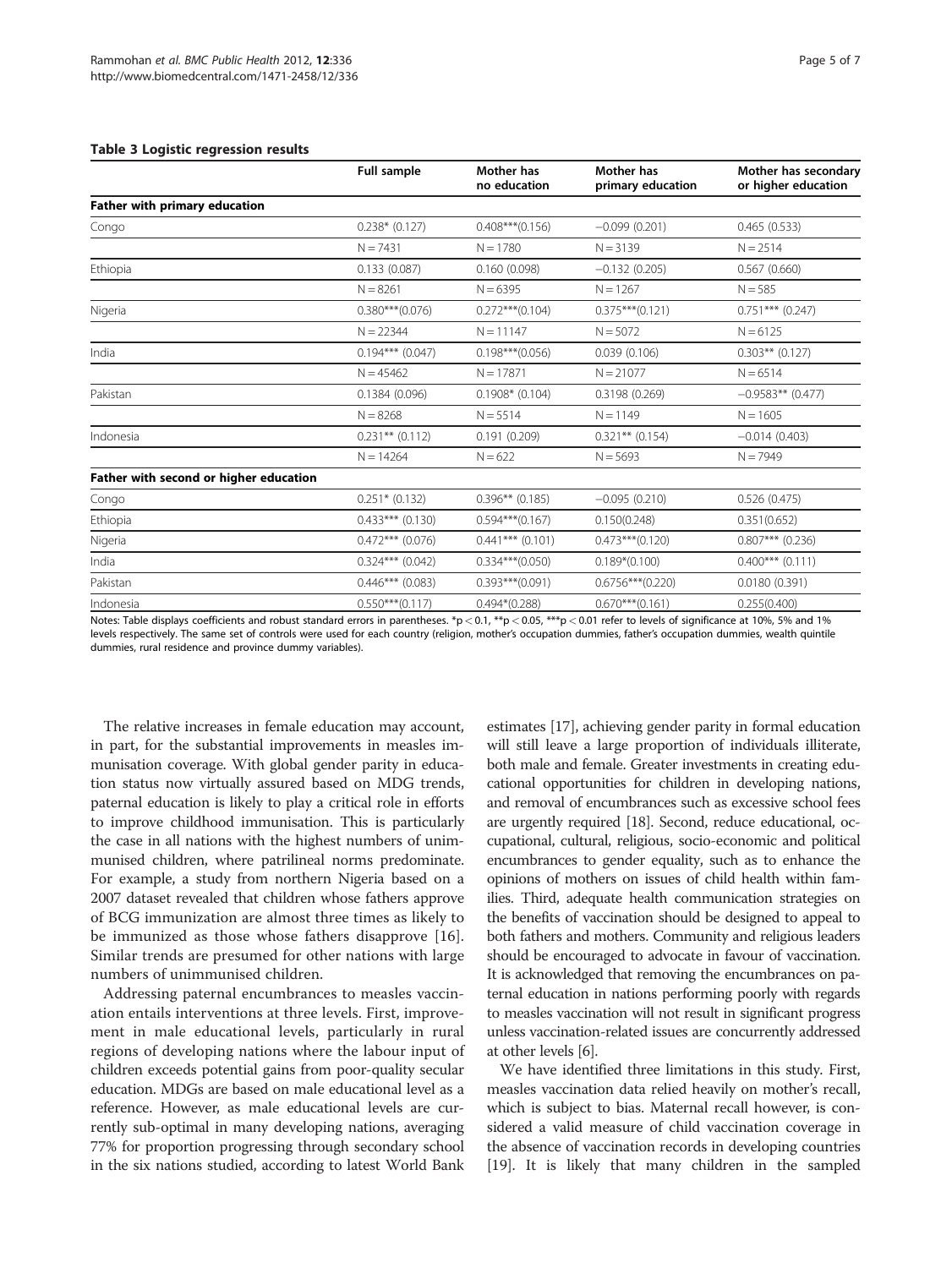<span id="page-5-0"></span>countries did not have a completed vaccination card, for example, only 21% of children the Indonesian sample produced a complete vaccination card. Second, the effects of contextual factors such as social influence and social learning on the decision to have children vaccinated were not considered [20]. It is possible that both parent education levels and the level of education of those in the community may influence the likelihood that children are vaccinated against measles. Finally, factors relating to the availability and accessibility of primary health infrastructure were not considered due to the unavailability of data.

Despite these limitations, this study shows that it is important to appreciate the role of the key decision maker in the household in nations with the lowest measles immunisation coverage- the father. This would involve the implementation of interventions which encourage fathers to work cooperatively with mothers and other relatives to vaccinate children. This is critical in making further progress in improving measles vaccination uptake and facilitating the goal of measles eradication by 2020 [16].

#### Conclusions

Inter-personal factors (i.e. parental and household factors) are important determinants of uptake of measles and other childhood vaccinations [6]. Commendable public health efforts have been devoted to improving maternal education as part of a comprehensive child health development strategy, based on studies showing that parental education has a stronger impact on child morbidity and mortality compared with household income. However, most of these studies have selectively emphasised the impact of maternal education [21-[23](#page-6-0)]. Studies which understate the significance of paternal education in optimal child development appear not to have taken "assortative matching" into account [15]. We have shown in our study that, in relation to one-off child health decisions such as childhood vaccinations, paternal education status independently impacts on child vaccination uptake, and may be more significant than the impact of maternal education status in countries with high measles burden and significant missed vaccinations. Marks et al. also found a higher impact of increasing paternal education compared with increasing maternal education on optimising childhood vaccination uptake in Ohio, United States, using 1975 data [12]. As female educational achievements continue to equal, and in some nations outstrip, average educational achievements of males globally, greater support is required to enhance male educational levels, not least as a pathway to optimising children's development though better utilisation of child health services.

#### Competing interests

We declare that there is no financial or non-financial conflict of interest in relation to this article.

#### Author details

<sup>1</sup>School of Business, Discipline of Economics, University of Western Australia, 35 Stirling Highway, Crawley, WA 6009, Australia. <sup>2</sup>School of Population Health, University of Western Australia, 35 Stirling Highway, Crawley, WA 6009, Australia. <sup>3</sup>School of Public Health and Community Medicine, University of New South Wales, Anzac Pde, Kensington, NSW 2052, Australia.

#### Authors' contributions

All authors contributed equally to the conceptualisation, data analysis, literature review and writing of this manuscript.

Received: 19 December 2011 Accepted: 8 May 2012 Published: 8 May 2012

#### References

- 1. Centers for Disease Control and Prevention: 2011 Measles update. 2011, URL: http://wwwnc.cdc.gov/travel/content/in-the-news/measles.aspx Accessed 27 November 2011.
- 2. Dabbagh A, Gacic-Dobo M, Simons E: Global Measles Mortality, 2000–2008. MMWR 2009, 58:1321–1326.
- 3. Duclos P, Okwo-Bele JM, Gacic-Dobo M, Cherian T: Global immunization: status, progress, challenges and future. BMC International Health and Human Rights 2009, 9(Suppl 1). doi[:10.1186/1472-698X-9-S1-S2](http://dx.doi.org/10.1186/1472-698X-9-S1-S2).
- 4. Grais RF, Dubray C, Gerstl S, Guthmann JP, Djibo A: Unacceptably High Mortality Related to Measles Epidemics in Niger, Nigeria and Chad. PLoS Med 2007, 4(1):e16. doi[:10.1371/journal.pmed.0040016.](http://dx.doi.org/10.1186/10.1371/journal.pmed.0040016)
- 5. Moss WJ, Griffin DE: Global measles elimination. Nature Reviews Microbiology 2006, 4. doi:[10.1038/nrmicro1550](http://dx.doi.org/10.1038/nrmicro1550).
- 6. McLeroy K, Bibeau D, Steckler A, Glanz K: An Ecological Perspective on Health Promotion Programs. Health Education and Behavior 1988, 15:351–77.
- 7. Profeta ML, Ferrante P, Porro De Somenzi C: A survey on factors affecting acceptance of measles vaccine. Eur J Epidemiol 1986, 2:128–33.
- 8. Khan H, Nadeem JN, Hameed A: Vaccination practices and factors influencing Expanded Programme of Immunization in the rural and urban set up of Peshawar. Mid East J Family Med 2007, 5:21-23.
- 9. Islam R, Rahman M, Rahman M: Immunization coverage among slum children: a case study of Rajshahi city corporation, Bangladesh. Med East J Family Med 2007, 5:17–20.
- 10. Aslam M, Kingdon G: Parental Education and Child Health Understanding the Pathways of Impact in Pakistan. Research Consortium on Educational Outcomes and Poverty Working Paper 2010, WP30/10.
- 11. Partha DE, Bhattacharya BN: Determinants of child immunization in four less-developed states of North India. J Child Health Care 2002, 6:34-50.
- 12. Marks JS, Halpin TJ, Irvin JJ, Johnson DA, Keller JR: Risk factors associated with failure to receive vaccinations. Pediatrics 1979, 64:304–309.
- 13. Murray CJL, Shengelia B, Gupta N, Moussavi S, Tandon A, Thieren M: Validity of reported vaccination coverage in 45 countries. Lancet 2003, 362:1022–1027.
- 14. Torun SD, Bakirci N: Vaccination coverage and reasons for nonvaccination in a district of Istanbul. BMC Public Health 2006, 6:125–131.
- 15. Breierova L, Duflo E: The impact of education on fertility and child mortality: do fathers really matter less than mothers? OECD Development Centre Working Papers. 2003, <sup>217</sup>. Available from: [http://www.pisa.oecd.](http://www.pisa.oecd.org/dataoecd/59/24/2503611.pdf) [org/dataoecd/59/24/2503611.pdf](http://www.pisa.oecd.org/dataoecd/59/24/2503611.pdf) [4 March 2012].
- 16. World Health Organization: Global technical consultation to assess the feasibility of measles eradication. Washington DC: PAHO; 2010.
- 17. Progression to secondary school, (male) %. Washington DC, the World Bank 2012, Available from: [www.data.worldbank.org/indicator/SE.SEC.PROG.](www.data.worldbank.org/indicator/SE.SEC.PROG.MA.ZS) [MA.ZS](www.data.worldbank.org/indicator/SE.SEC.PROG.MA.ZS) [11 April 2012].
- 18. The World Bank: Abolishing school fees in Africa: lessons from Ethiopia, Ghana, Kenya, Malawi and Mozambique. Washington DC: The World Bank; 2009.
- 19. Langsten R, Hill K: The accuracy of mothers' reports of child vaccination: evidence from rural Egypt. Soc Sci Med 1998, 46:1205–1212.
- 20. Ionnides YM, Topa G: Neighborhood effects: Accomplishments and looking beyond them. J Reg Sci 2010, 150:343-362.
- 21. Chou SY, Liu JT, Grossman M, Joyce TJ: Parental Education and Child Health: Evidence from a Natural Experiment in Taiwan. Massachusetts 2007, NBER Working Paper No. 13466.
- 22. Schultz TP: Returns to women's education. In Women's education in developing countries: barriers, benefits and policy. Edited by King EM, Hill MA. Baltimore: Johns Hopkins University press; 1993:51–93.